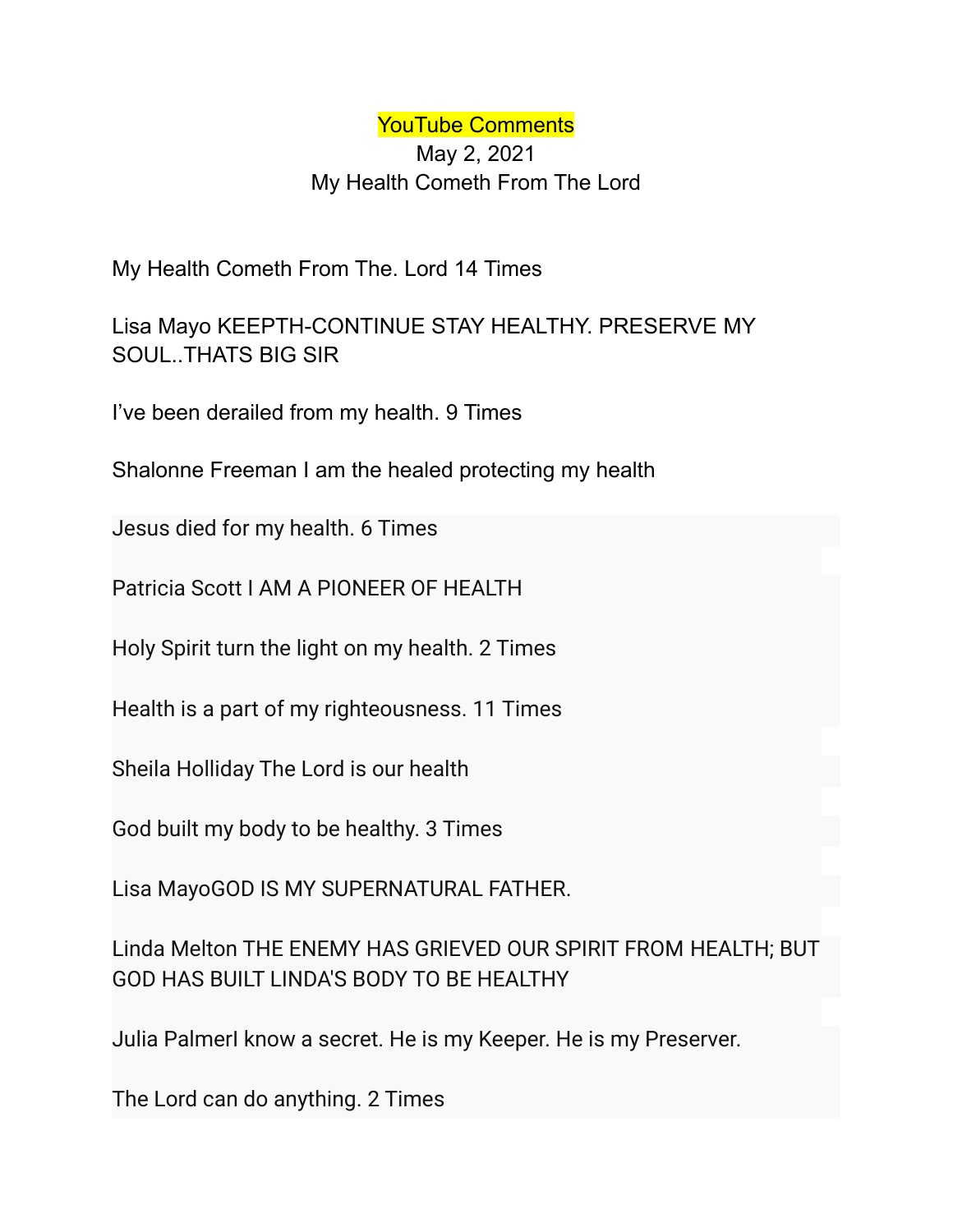Fearfully, Wonderfully, Marvelous. 4 Times

Anita NettlesHoly Spirit we need your help.

Bida Mutebi Thanking your lymphatic system and immune system, which are your internal garbage removal systems, are very helpful!

Sheila HollidayWe are pioneering

I am going to live a long satisfied life. 6 Times

Sheila Holliday Getting our soul back in line

God built my body to be healthy, I must let it do it's work. 3 Times

Linda Melton SUBSTITUTES CANNOT TAKE THE PLACE OF SUPERNATURAL HEALTH

My body is fearfully and wonderfully made. 7 Times

Linda Melton LINDA KEEPS HER BODY UNDER AND BRING IT UNDER SUBJECTION

Yolanda HolmanSupernatural health is in my body now and in my mother's body in Jesus Name!

Julia Palmer Forgive me my organs and entire body for not asking you before giving you the poison.

Lisa Mayo I WILL NOT WOUND MY BODY ANY MORE

Sheila Holliday Health revelation come to me now